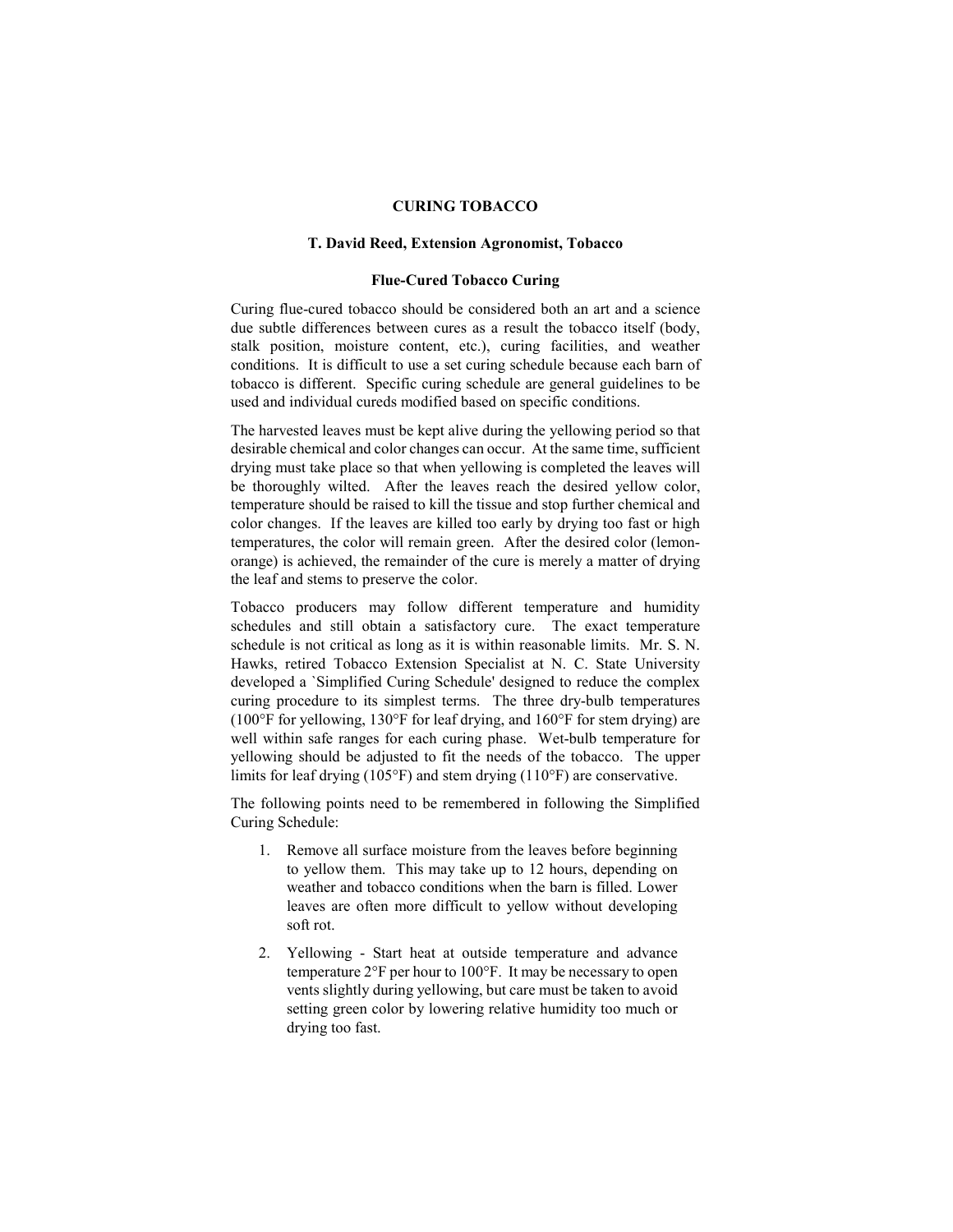#### 102 Curing Tobacco

- 3. Maintain a dry bulb temperature of 100°F until all leaves are yellow. Provide enough ventilation so that when the leaves become yellow, those on the bottom tier will be completely wilted. Generally, a difference of 2 to 3°F between the wetand dry-bulb reading should be maintained.
- 4. Leaf drying When leaves are yellow and sufficiently wilted, the dry-bulb temperature should be advanced 2°F per hour to 130°F. Increase ventilation enough so that the wet bulb does not exceed 105°F. Toward the end of the leaf drying period it will usually be possible to reduce the amount of ventilation without exceeding 105°F on the wet bulb. A 130°F dry-bulb temperature should be maintained until all of the leaves on the lower two tiers are dry.
- 5. Stem drying Dry-bulb temperature advanced 2°F per hour to 160°F and maintained until stems are dry. As long as the wetbulb does not exceed 110°F, ventilation can be reduced. Toward the end of the cure the ventilators can be essentially closed to conserve fuel while drying stems.

A graphical representation of a bulk tobacco curing schedule provided by Drs. Boyette and Watkins of NCSU is shown on the following page. This differs only slightly from what is described above, except that there is a momentary holding of the dry bulb temperature at  $120^0$  F during leaf drying. This would provide for adequate removal of water from the tissue to avoid scalding or sweating of the tobacco.

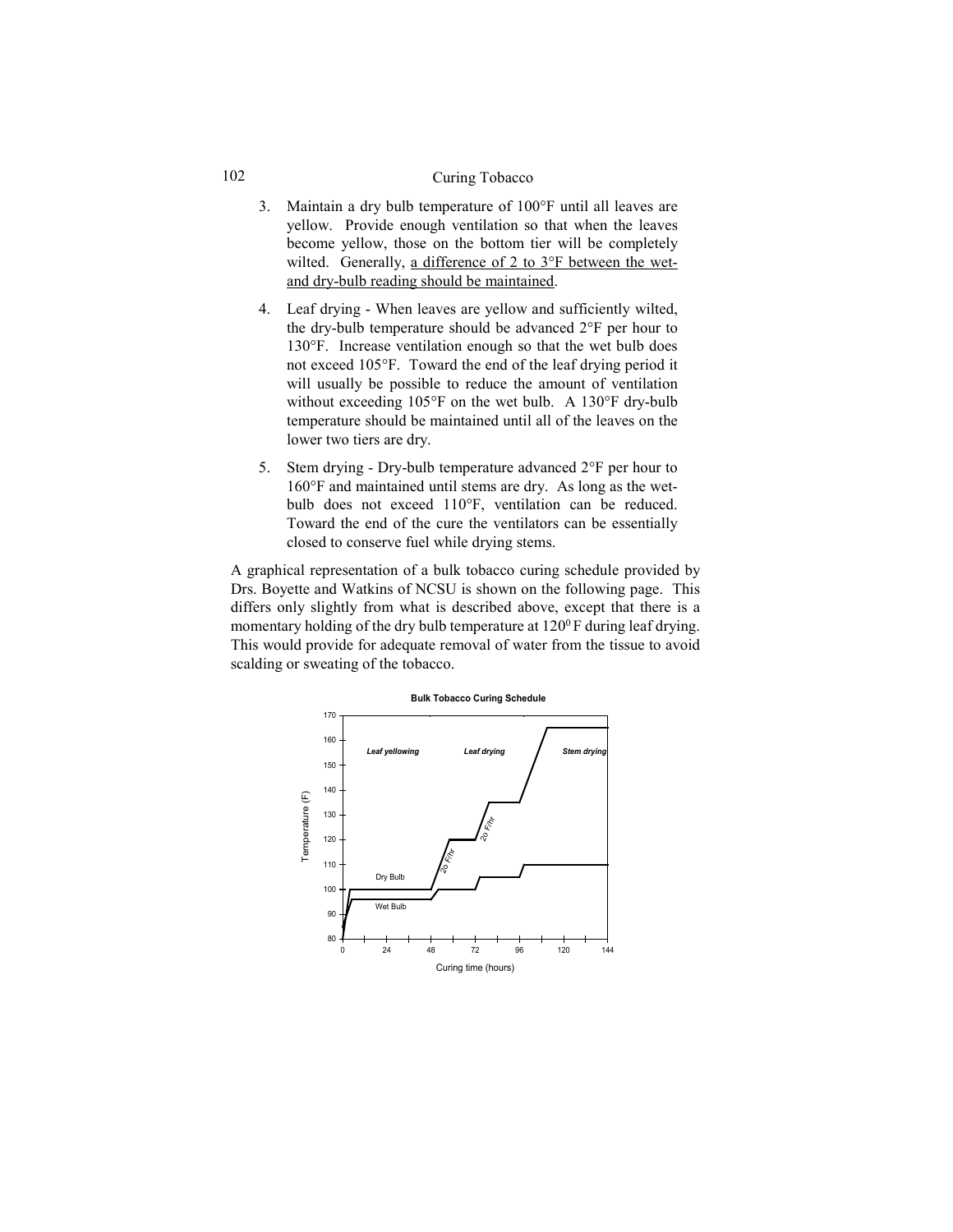#### Curing Information 103

The retrofitting of curing barns to indirect-fired heating focuses attention on heating efficiency and fuel consumption and this has only intensified with rising fuel prices. One measure of curing efficiency is calculation of pounds of cured tobacco per gallon of fuel. Although there will be varieties dependent on the senor, the barn, and the tobacco. A reasonable value would be 10 pounds of tobacco per gallon LPG or 13 pounds per gallon of fuel oil. Higher weights of cured tobacco per gallon of fuel would indicate greater curing efficiency.

Simply increasing the amount of tobacco loaded into the barn may not necessarily result in increased curing efficiency. The uniformity of how the barn is filled has a substantial impact on air movement throughout the barn. To obtain optimum curing efficiency, barn filling rates must be compatible with the airflow capacity on the barn. With development of box loader systems and load cells to weigh tobacco, growers have been able to realize improved curing efficiency resulting from more uniformly filled barns.

Tobacco has traditionally been cured solely with the use of a dry-bulb temperature or the thermostat setting controlling the burner. A relatively few growers have made use of a wet-bulb thermometer to cure by. This is possible due to the wealth of knowledge that growers have developed for curing tobacco, experience with barns that have been used for many years, and a feel for the ripeness characteristics of their tobacco. However, the use of a wet-bulb thermometer if likely to be the single most important practice that can be used to reduce fuel consumption when curing tobacco. With older barns, some amount of added insulation and repair will reduce heat loss and most new barns have improved insulation. Use of a wet-bulb thermometer will help reduce the amount of over ventilation of the barn. Over ventilation or opening dampers wider than necessary increase the drying rate of the tobacco and the burner fires more to heat the inflow of outside air. Various wet-bulb thermometers or hygrometers (wet-bulb and dry-bulb thermometers) are available and many designs or homemade units are also available.

The dry-bulb temperature is a measure of the air temperature within the barn and is controlled by the thermostat on the burner. In contrast, the wet-bulb thermometer measures the temperature of the leaf tissue and is controlled by the amount of ventilation or the size of the damper opening. The difference between the dry-bulb and wet-bulb temperatures determines the relative humidity within the barn and therefore the amount of drying that occurs. Maintaining a high wet-bulb temperature within each stage of curing will reduce ventilation and thus increase curing efficiency. (See graph of curing schedule on previous page).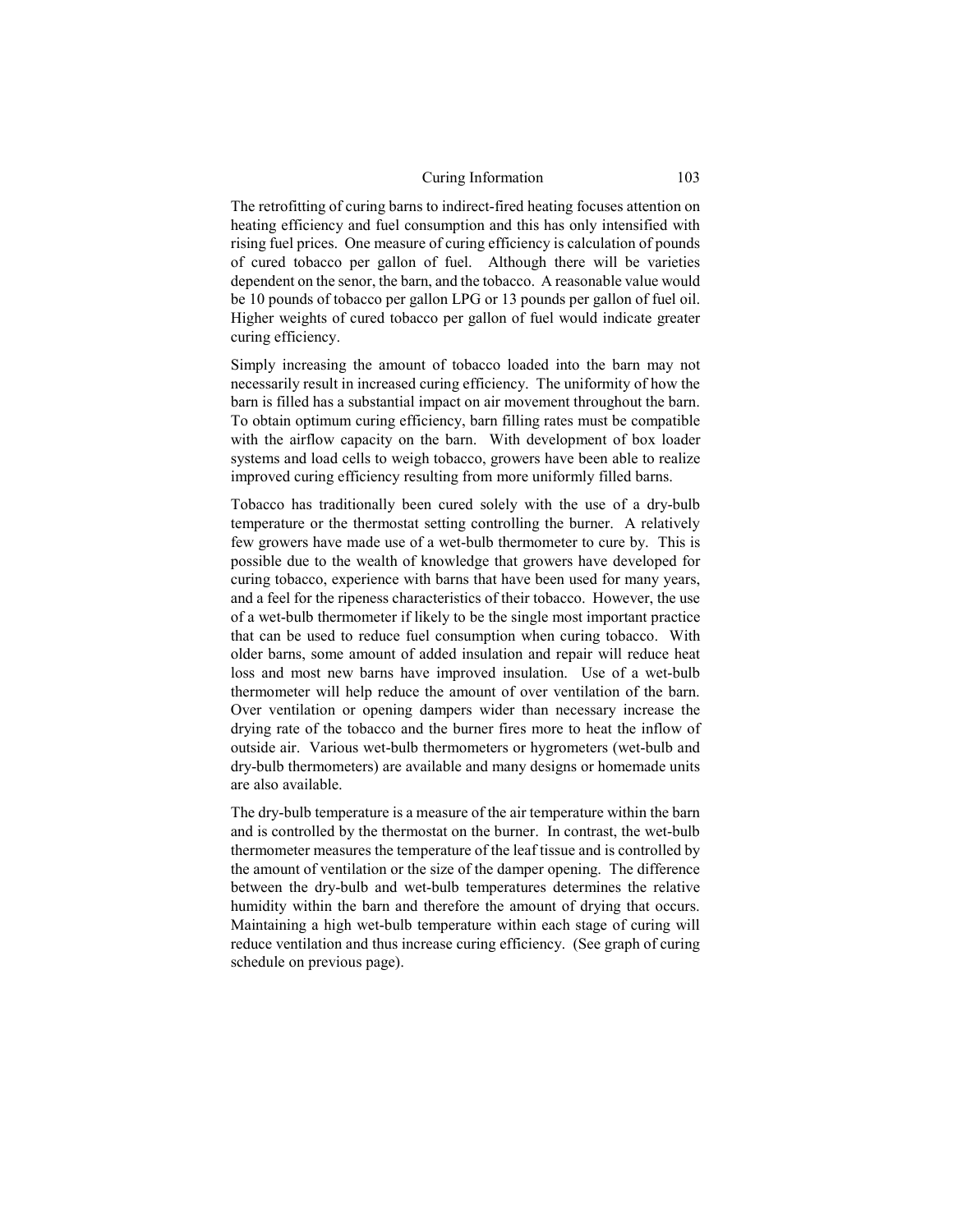#### 104 Curing Tobacco

## **Energy Efficient Curing Practices**

More than 90 percent of the energy used for the production of flue-cured tobacco is used in the curing process. The following energy efficient curing practices should be followed to help reduce the cost of curing.

- 1. Regulate the barn using a wet-bulb thermometer. Ventilate only enough to hold humidity down (wet-bulb temperature); the wider the vent opening, the more fuel that is consumed. Automatic curing controllers utilize the added convenience of automatically controlling the damper opening.
- **2.** Harvest only ripe tobacco; shorter curing times mean less heat loss and more efficient curing.
- 3. Load racks and boxes uniformly; uniform loading with no "tight spots" assures even drying and less energy use. Uniform barn loading reduces the length of the total cure.
- 4. Have burner set for optimum efficiency; periodic maintenance and adjustment is required for efficient operation.
- 5. Stop hot air leaks; check door gaskets and structure for cracks.
- 6. Assure an air seal around each rack or box; small cracks between boxes or racks reduces ventilation efficiency to a large degree.
- 7. Add insulation; well-insulated walls, roof and floor can save 10 to 20% of fuel consumed per cure. Insulate new barn pads with 1-inch thick insulation board.

#### **Tobacco Specific Nitrosamines**

Tobacco specific nitrosamines (TSNAs) are a principle group of carcinogens present in tobacco. Formation of these compounds is by two different pathways. In burley tobacco and fire-cured tobacco, TSNA are produced by naturally occurring microorganisms present on the leaves during curing. They feed upon natural compounds found in the tobacco leaf and produce TSNAs. Although curing conditions may be manipulated to modify TSNA levels, the curing season has a substantial input on TSNA levels found in stalk cut tobaccos. The higher temperatures and accelerated drying of the leaf greatly reduces the activity of microorganisms responsible for TSNA formation. However, the pathway for TSNA formation in fluecured tobacco primarily involves nitrous oxides (NOx), produced as a byproduct of combustion of LP or fuel oil, with specific alkaloids present in the tobacco. The use of heat exchangers or indirect-fired heating of curing barns has eliminated the introduction of NOx into the curing air space. However, heat exchangers must tested periodically to ensure their physical integrity and repaired if a leak is detected.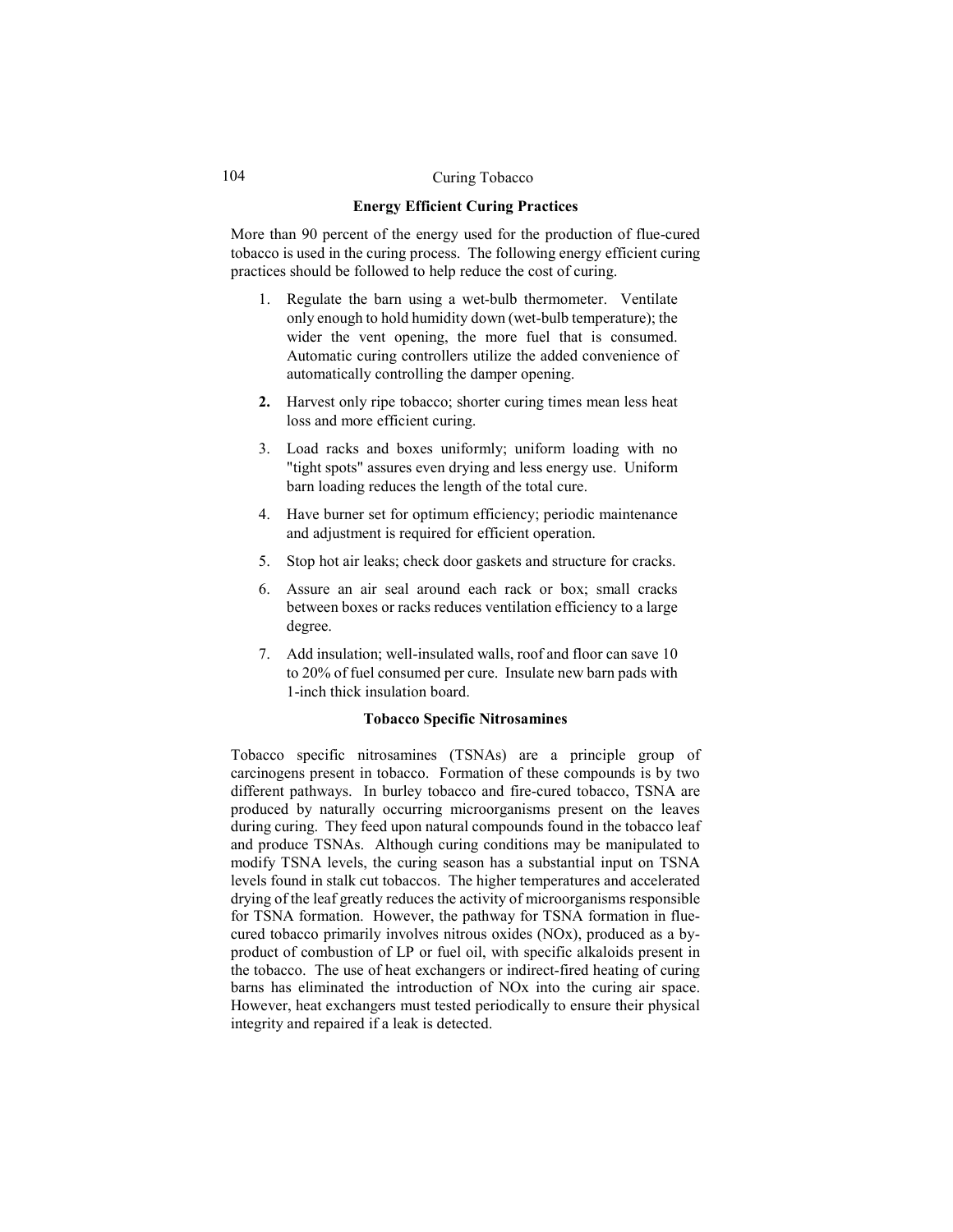#### Curing Information 105

Barn Testing. Although NO<sub>x</sub> is the actual concern with a leaking heat exchanger, carbon dioxide  $(CO<sub>2</sub>)$  will also be present in the curing air space. Carbon dioxide is measured because it is present in much higher amounts than NO<sub>x</sub> and measuring devices for  $CO<sub>2</sub>$  are much cheaper and portable than those for NOx. The procedure involves measuring the ambient  $CO<sub>2</sub>$ level (typically 350 to 500 ppm) in the barn with the burner off and then recording the increase in  $CO<sub>2</sub>$  above ambient in the barn after the burner runs for a sufficient time. Dampers are to be closed and the barn cannot contain green tobacco.

*Interpreting CO2 Meter Test Results*:

- No increase in  $CO<sub>2</sub>$  above the ambient indicates that the entire system is intact at the time of testing.
- An increase in  $CO<sub>2</sub>$  less than 100 ppm indicates the present of a minimal leak somewhere in the furnace system.
- An increase in  $CO<sub>2</sub>$  between 100 and 200 ppm warrants further inspection of the furnace since a crack may be forming in the heat exchanger or a gap may be present in the exhaust stack.
- A doubling of the ambient  $CO<sub>2</sub>$  level indicates that a crack in the heat exchanger is likely.

Removal and examination of a heat exchanger for a crack can be a difficult procedure. High temperature (2500°F) caulking is available for minor repairs. Fortunately, the source of many leaks has been the exhaust stack. Any gap between the flue pipe and the heat exchanger or opening in the stack pipe may potentially allow exhaust gases to enter the curing chamber of the barn.

**Although the use of indirect-fired curing removes NOx from the curing chamber, it is critically important to remember that microbial production of TSNAs may occur in flue-cured tobacco. It is important to remove any oxidized or barn rotted leaves from tobacco before baling and do not bale tobacco with excessive moisture or compression.** Each of these factors will impact the TSNA level of tobacco.